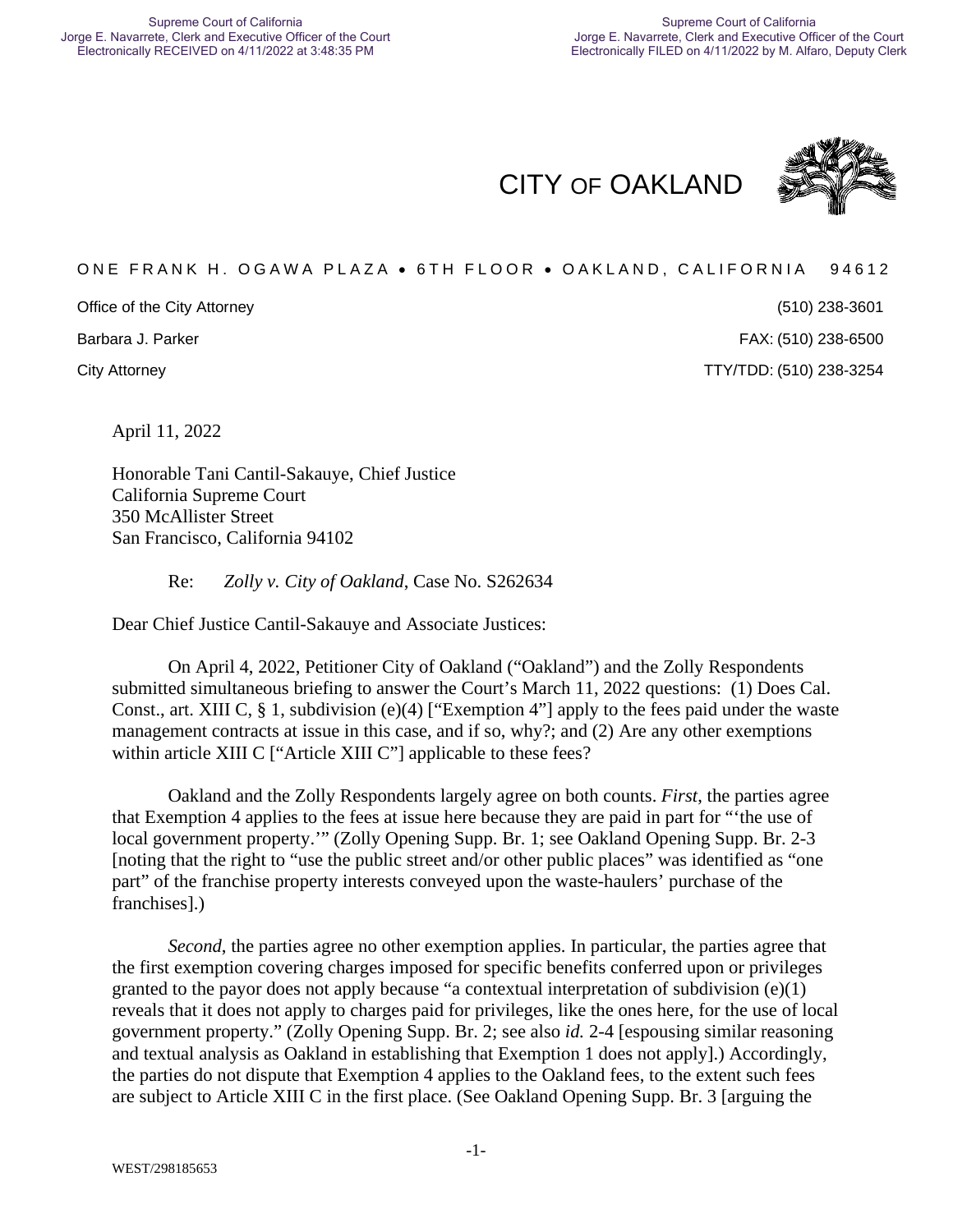Oakland fees are not subject to Article XIII C because they are voluntary contract consideration, not charges "imposed by local government"].)

The parties appear to diverge, however, as to what constitutes the "local government property" at issue and how its value is derived. The Zolly Respondents suggest the relevant property interests include only "the value of using Oakland streets," Zolly Opening Supp. Br. 1, but in fact, they encompass much more. The "local government property" here is a lucrative exclusive franchise comprised of varied rights and property uses, which derives its value based on what the market will bear.

Indeed, despite this disagreement, the Zolly Respondents' Opening Supplemental Brief reinforces the broad property rights involved (beyond just "use of the streets"), and that the Oakland franchise fees at issue are categorically exempt under Exemption 4 and thus not taxes as a matter of law. While arguing that Exemption 1 and Exemption 4 cannot both apply to "the same fee amount because they have inconsistent limits—i.e., reasonable costs versus value of the property interest conferred," see Zolly Opening Supp. Br. 3-4, the Zolly Respondents go on to explain:

Nor can a fee here be split into two amounts, with the amount pertaining to the right to conduct a public-service business covered by subdivision (e)(1) and the balance pertaining to the use of government property covered by subdivision (e)(4). The right to conduct a public-service business and the right to use of government property are not severable items of value here because one right is worthless without the other. A company cannot haul Oaklanders' waste without using Oakland streets and no one would pay to use Oakland streets to haul waste without the corresponding right to perform the service.

#### (*Id.* 4, fn. 3.)

The Zolly Respondents are correct that the Oakland fees must be considered as a whole and cannot be severed into distinct parts. The right to use city streets is alone insufficient to create the franchise for which the Oakland franchise fees are paid. The relevant local property interests necessarily comprise not *just* the right to use city streets (as the Zolly Respondents elsewhere appear to suggest), but the entire bundle of property interests that collectively form the franchise. (See, e.g., 34A Cal.Jur.3d, Franchises from Governmental Bodies, § 3 ["the right to use the streets and the right to take a profit from that use" "*conjointly* constitute the franchise"] [emphasis added]; 12 McQuillin Law of Municipal Corps., Franchise defined, § 34:2 [a "franchise" is "the grant of a right to maintain and operate public utilities within a municipality and to exact compensation for such services"]; Oakland's Consolidated Amicus Answer Brief ("Consol. Amicus Br.") 7-13.) Oakland's franchise fees are contract consideration for the purchase of the waste-hauling franchises—i.e., the right to conduct a public-service business, to earn profit from that service, and to use city streets as needed to provide those services to Oakland residents. Accordingly, they are exempt as charges for the "purchase" *and* "use" of local government property—the property being the franchise itself, not disaggregated aspects of that franchise such as the right to use city property (e.g., its streets). (Oakland Opening Supp. Br. 2.)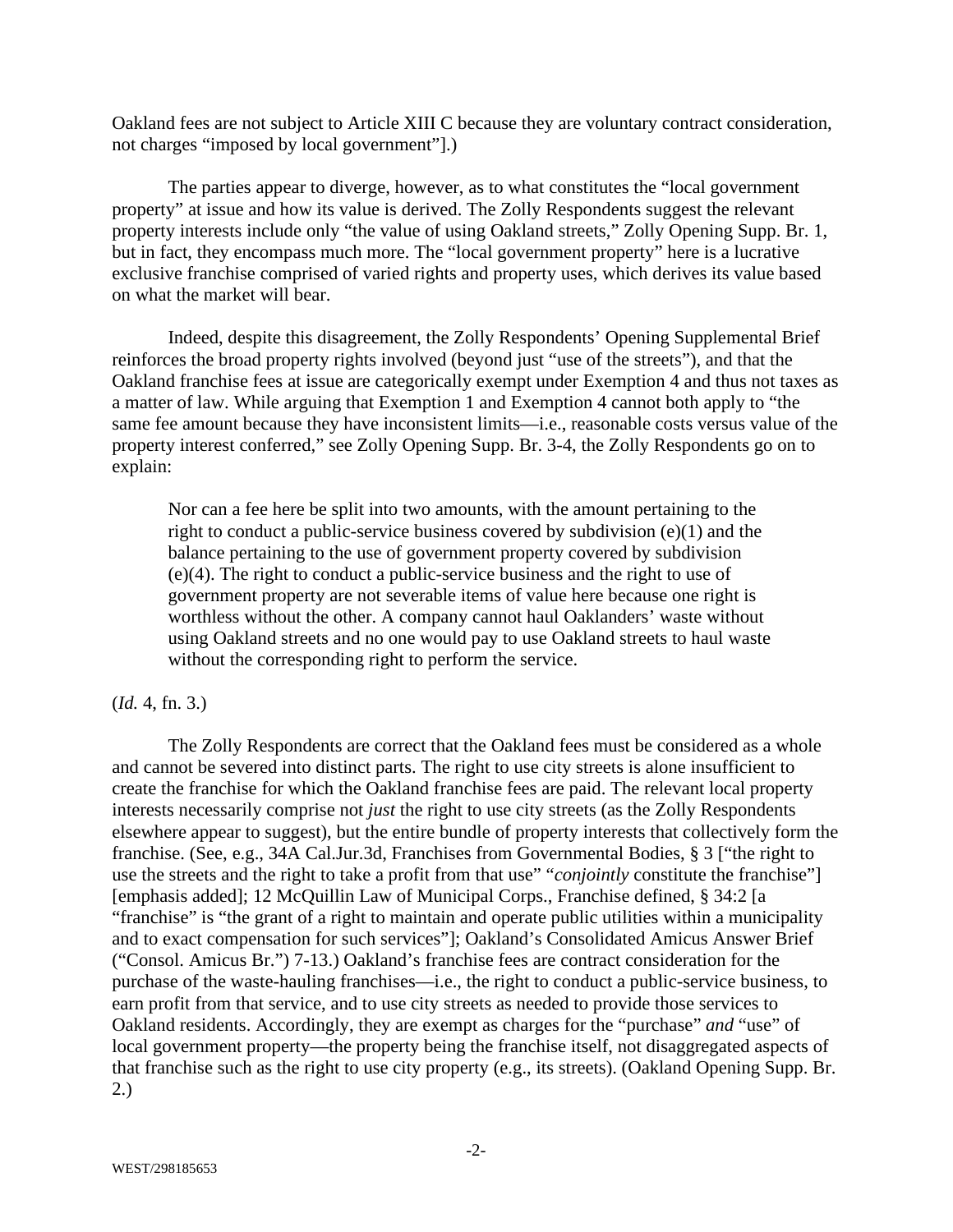Though the Zolly Respondents concede that the franchise rights "are not severable" and, thus, that Oakland's franchise fees cannot be "split into two amounts," they try to do just that by segregating those fees into (1) a "non-tax" portion, i.e., the amount imposed "only for" and "reasonably related to the value of using Oakland streets"; and (2) a "tax" portion, i.e., the portion imposed for franchise interests other than "using Oakland streets," which thus allegedly exceeds the reasonable value of that one part of the franchise. (Zolly Opening Supp. Br. 1-2, 4, fn. 3.) Yet, the Oakland fees cannot be separated in this way. The Oakland franchise fees are not an aggregate sum of each individualized component of the franchise. Rather, those fees represent the value the market ascribed to the government property interests being offered for purchase (i.e., the franchise) and, thus, the price the waste-haulers were willing to pay to purchase those valuable rights.

Likewise, despite embracing Exemption 4's plain language, the Zolly Respondents abandon the plain-text analysis altogether in arguing that Exemption 4 is limited to "the value of the property interest conferred" and that Oakland's fees become a tax if they are not "reasonably related to the value of using Oakland streets." (Zolly Opening Supp. Br. 1, 3-4.) Exemption 4's plain text contains no such limit—indeed, it does not include the words "reasonable" or "value" at all. (See, e.g., Oakland Opening Brief ("OB") 22, 31-33 [discussing contrast between "reasonable cost" language in Exemptions 1-3 and absence of similar limiting language in Exemption 4].) The Zolly Respondents cannot rewrite Exemption 4 to include an unspoken "reasonable value" standard that is not apparent on its face. (See, e.g., *People v. Sup. Ct. (Pearson)* 48 Cal. 4th 564, 571.)

\* \* \*

The parties agree that the Oakland franchise fees must be analyzed under Exemption 4 and do not fall under any other exemption (to the extent Article XIII C applies in the first place). Likewise, the Zolly Respondents expressly acknowledge that the Oakland franchise fees represent payment for non-severable property interests and franchise rights that cannot be "split" and must be considered as a whole. It follows, then, that the Oakland franchise fees are exempt in their entirety from the definition of "tax" under Exemption 4's categorical language, and thus that the *Zolly* appellate decision should be reversed.

Respectfully submitted,

Cedric C. Chao

Chao ADR P.C.

bara Parker, City Attorney Oakland City Attorney's Office

*Attorneys for Petitioner City of Oakland* 

Enclosures: Certificate of Compliance Certificate of Service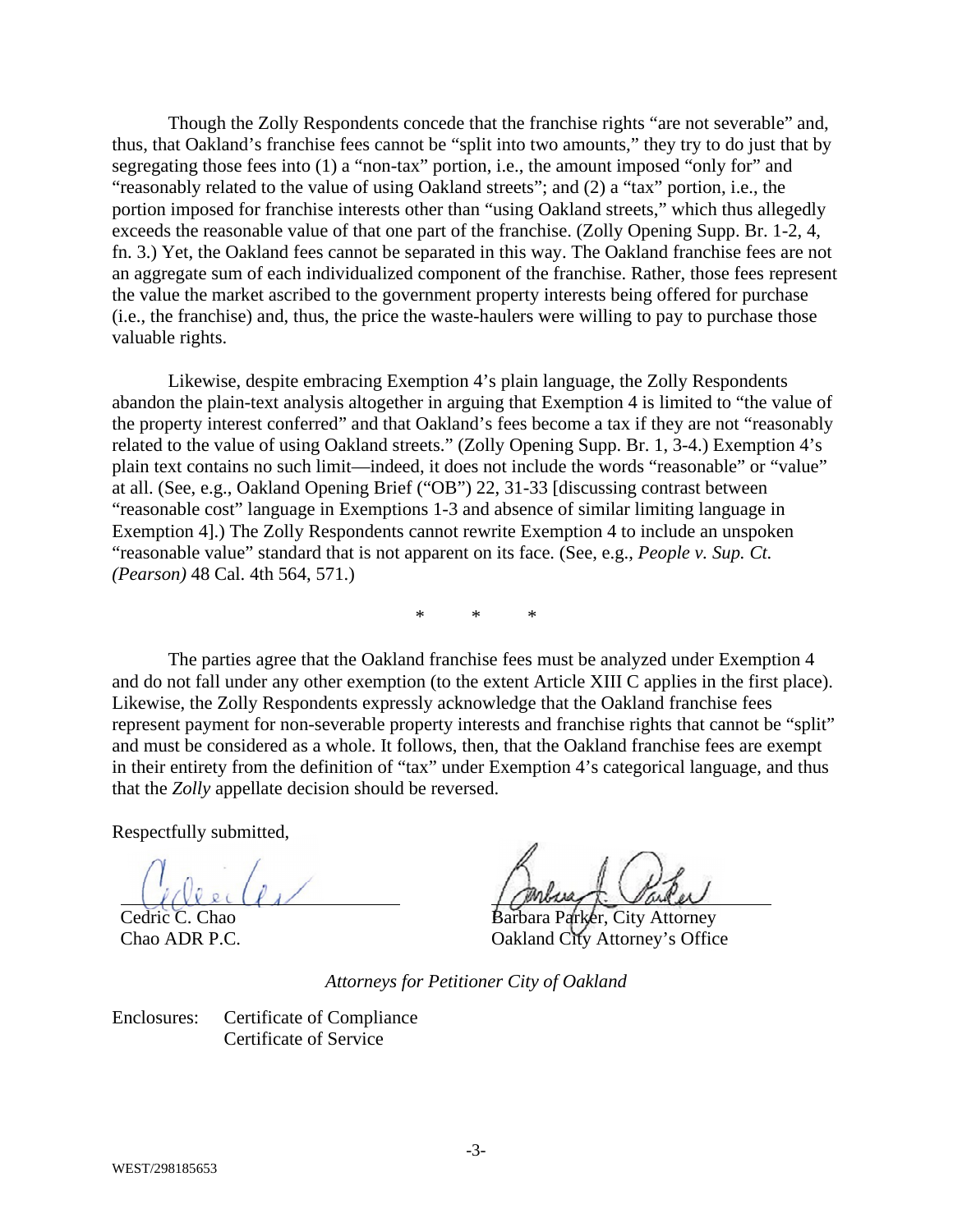### **CERTIFICATE OF COMPLIANCE**

Pursuant to Rule of Court  $8.520(c)(1)$  and  $(d)(2)$ , the undersigned hereby certifies that the computer program used to generate this brief indicates that it includes 1,197 words, including footnotes and excluding the parts identified in Rule  $8.520(c)(3)$ .

Dated: April 11, 2022 /s/ *Cedric Chao* 

Cedric Chao CHAO ADR, PC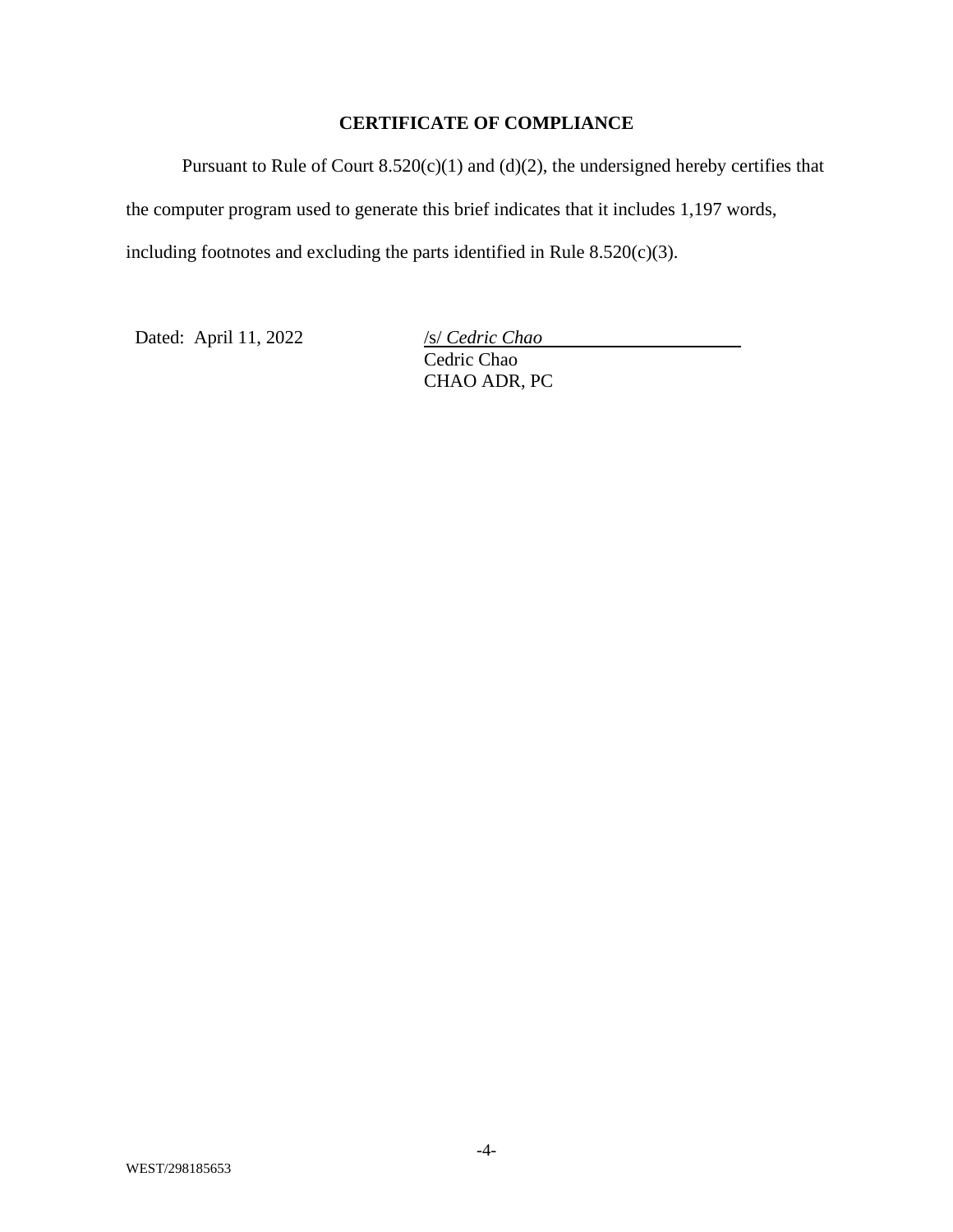#### **CERTIFICATE OF SERVICE**

I, the undersigned, certify and declare that I served the following document(s) described

### **PETITIONER CITY OF OAKLAND'S ANSWERING SUPPLEMENTAL LETTER BRIEF**

by providing a true and correct copy of the aforementioned document(s) on the interested parties in this action identified as follows and by the means designated below:

| <b>Andrew M. Zacks</b>   | az@zpflaw.com             |
|--------------------------|---------------------------|
| Paul J. Katz             | paul@katzappellatelaw.com |
| Lutfi Kharuf             | lutfi.kharuf@bbklaw.com   |
| Laura Dougherty          | laura@hjta.org            |
| Adrienne Weil            | aweil@mtc.ca.gov          |
| Monica Haymond           | mhaymond@orrick.com       |
| Cara Jenkins             | cara.jenkins@lc.ca.gov    |
| Ethan Fallon             | efallon@orrick.com        |
| Jason Litt               | jlitt@horvitzlevy.com     |
| Jeremy Rosen             | jrosen@horvitzlevy.com    |
| Joanna Gin               | joanna.gin@bbklaw.com     |
| Joshua Nelson            | Joshua.Nelson@bbklaw.com  |
| Joshua McDaniel          | jmcdaniel@horvitzlevy.com |
| Larry Peluso             | firm@pelusolaw.net        |
| Robin Johansen           | rjohansen@olsonremcho.com |
| Thomas A. Willis         | twillis@olsonremcho.com   |
| <b>Margaret Prinzing</b> | mprinzing@olsonremcho.com |
| <b>Timothy Bittle</b>    | tim@hjta.org              |
| Kathleen Kane            | kkane@bayareametro.gov    |
| David Brennan            | dbrennan@orrick.com       |
|                          |                           |

**Service List** 

**BY ELECTRONIC SERVICE** – [L.R. 5[II](i)] A TrueFiling user's registration to participate in electronic filing pursuant to this rule constitutes consent to electronic service or delivery of all documents by any other TrueFiling user in the Proceeding or by the court. (Cal. R. 8.71.)

Executed this  $11<sup>th</sup>$  day of April, 2022.

 /*s/ Cedric Chao*  Cedric Chao

CHAO ADR, PC

*Attorneys for Petitioner CITY OF OAKLAND*

as: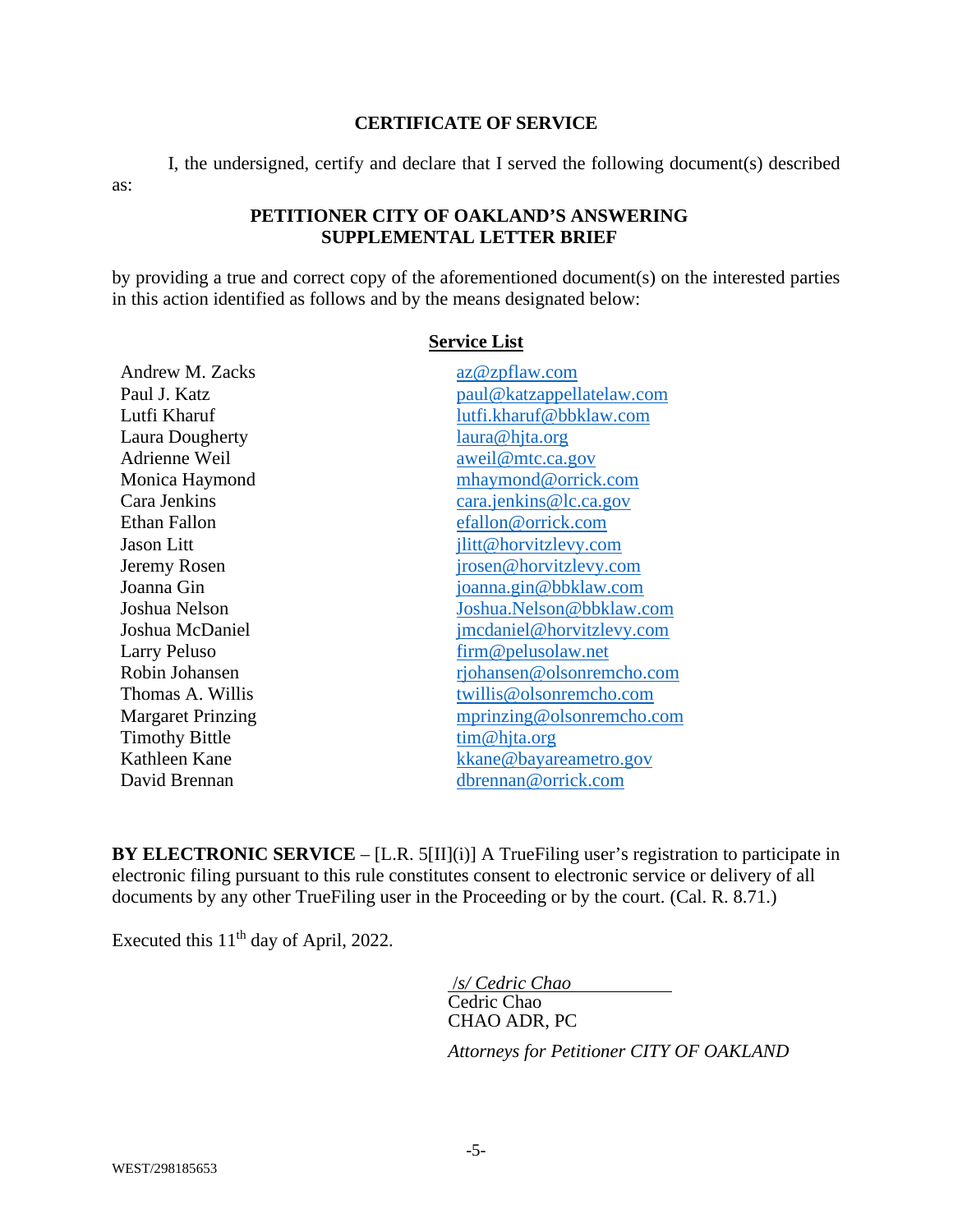### **STATE OF CALIFORNIA**

Supreme Court of California

# *PROOF OF SERVICE*

# **STATE OF CALIFORNIA**

Supreme Court of California

Case Name:**ZOLLY v. CITY OF OAKLAND** Case Number:**S262634**

Lower Court Case Number:**A154986**

- 1. At the time of service I was at least 18 years of age and not a party to this legal action.
- 2. My email address used to e-serve: **cedric.chao@chao-adr.com**

3. I served by email a copy of the following document(s) indicated below:

Title(s) of papers e-served:

| <b>TIOTO</b> | <b>Title</b>                                                                   |  |  |
|--------------|--------------------------------------------------------------------------------|--|--|
| Alling       | Document                                                                       |  |  |
| <b>BRIEF</b> | Letter Brief re Prop<br>26.<br>sunn.<br>Jaklang<br>otions<br>nswering<br>Exemr |  |  |

Service Recipients:

| <b>Person Served</b>                                    | <b>Email Address</b>                    | <b>Type</b>       | Date / Time       |
|---------------------------------------------------------|-----------------------------------------|-------------------|-------------------|
| Cara Jenkins<br>Office of Legislative Counsel<br>271432 | cara.jenkins@lc.ca.gov                  | e-<br>Serve PM    | 4/11/2022 3:48:35 |
| Zoe Savitsky<br>Oakland City Attorney's Office          | $z$ savitsky@oaklandcityattorney.org e- | Serve PM          | 4/11/2022 3:48:35 |
| Cedric Chao<br>CHAO ADR, PC<br>76045                    | cedric.chao@chao-adr.com                | $e-$<br>Serve PM  | 4/11/2022 3:48:35 |
| Barbara Parker<br>Office of the City Attorney           | $b$ jparker@oaklandcityattorney.org     | $ e-$<br>Serve PM | 4/11/2022 3:48:35 |
| Adrienne Weil<br>Metropolitan Transportation Commission | [aweil@mtc.ca.gov]                      | le-<br>Serve PM   | 4/11/2022 3:48:35 |
| Larry Peluso<br>Peluso Law Group, PC                    | pelusolaw@gmail.com                     | $e-$<br>Serve PM  | 4/11/2022 3:48:35 |
| Joanna Gin<br>Best Best & Krieger LLP<br>323715         | joanna.gin@bbklaw.com                   | $e-$<br>Serve PM  | 4/11/2022 3:48:35 |
| Jeanette Barzelay<br>DLA Piper LLP<br>261780            | $ $ jeanette.barzelay@dlapiper.com      | le-<br>Serve PM   | 4/11/2022 3:48:35 |
| Jason Litt<br>Horvitz & Levy LLP<br>163743              | ilitt@horvitzlevy.com                   | e-<br>Serve PM    | 4/11/2022 3:48:35 |
| Robin Johansen<br>Olson Remcho LLP<br>79084             | rjohansen@olsonremcho.com               | le-<br>Serve PM   | 4/11/2022 3:48:35 |
| Monica Haymond<br>Orrick Herrington & Sutcliffe LLP     | mhaymond@orrick.com                     | le-<br>Serve PM   | 4/11/2022 3:48:35 |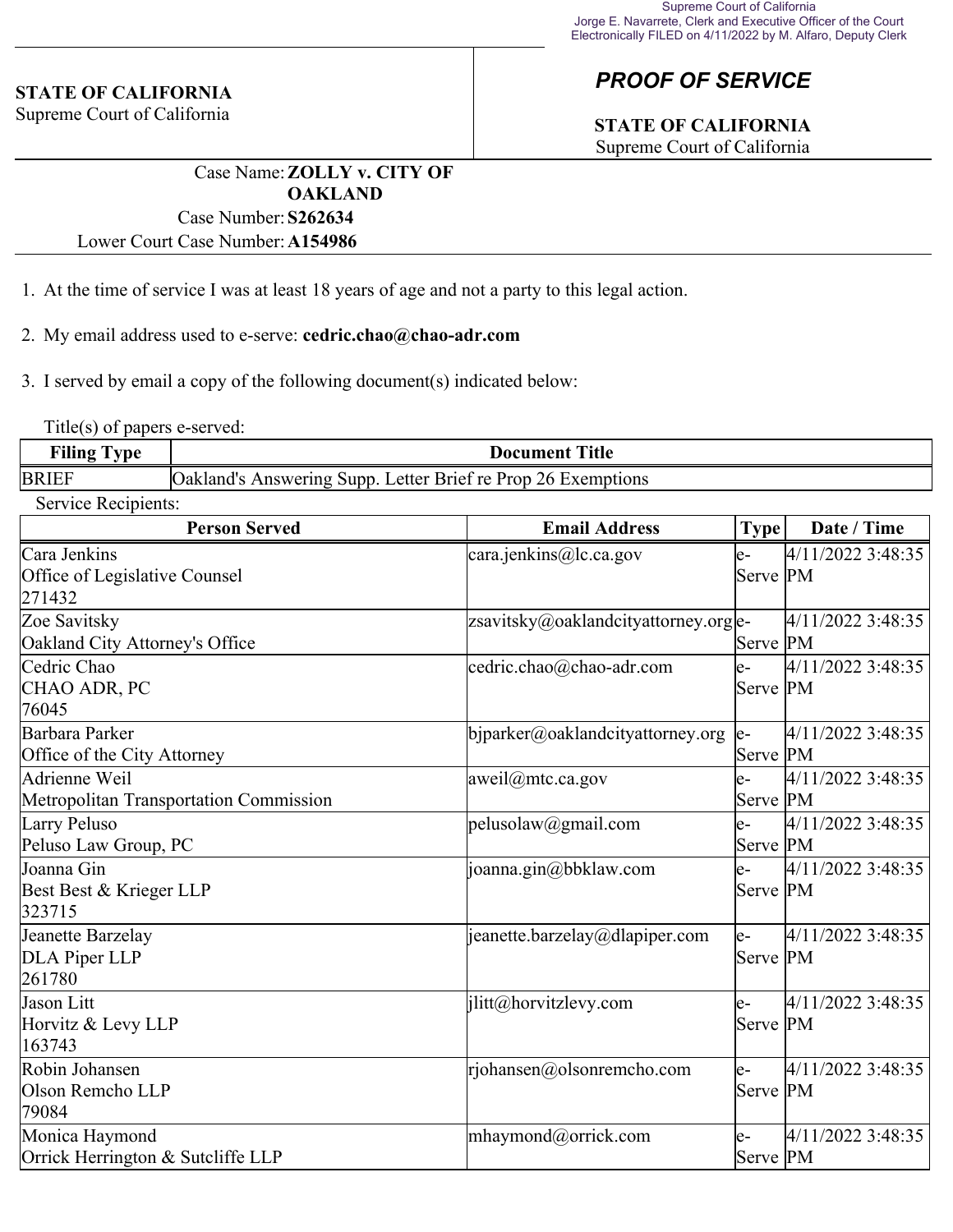| 314098                                                         |                                                  |                  |                   |
|----------------------------------------------------------------|--------------------------------------------------|------------------|-------------------|
| <b>Andrew Zacks</b><br>Zacks & Freedman, PC<br>147794          | AZ@zfplaw.com                                    | $e-$<br>Serve PM | 4/11/2022 3:48:35 |
| Timothy Bittle<br>Howard Jarvis Taxpayers Foundation<br>112300 | tim@hjta.org                                     | le-<br>Serve PM  | 4/11/2022 3:48:35 |
| Joshua Nelson<br>Best Best & Krieger LLP<br>260803             | Joshua.Nelson@bbklaw.com                         | le-<br>Serve PM  | 4/11/2022 3:48:35 |
| Larry Peluso<br>Court Added<br>281380                          | $\lim_{\text{m}}\text{Q}$ pelusolaw.net          | e-<br>Serve PM   | 4/11/2022 3:48:35 |
| Joshua Mcdaniel<br>Horvitz & Levy LLP<br>286348                | jmcdaniel@horvitzlevy.com                        | le-<br>Serve PM  | 4/11/2022 3:48:35 |
| Lutfi Kharuf<br>Best Best & Krieger<br>268432                  | lutfi.Kharuf@bbklaw.com                          | le-<br>Serve PM  | 4/11/2022 3:48:35 |
| Robin Johansen<br>Remcho, Johansen & Purcell, LLP<br>79084     | rjohansen@rjp.com                                | le-<br>Serve PM  | 4/11/2022 3:48:35 |
| Maria Bee<br>Office of the City Attorney                       | mbee@oaklandcityattorney.org                     | le-<br>Serve PM  | 4/11/2022 3:48:35 |
| Paul Katz<br>Katz Appellate Law PC<br>243932                   | paul@katzappellatelaw.com                        | le-<br>Serve PM  | 4/11/2022 3:48:35 |
| Jeremy Rosen<br>Horvitz & Levy LLP<br>192473                   | jrosen@horvitzlevy.com                           | le-<br>Serve PM  | 4/11/2022 3:48:35 |
| Laura Dougherty<br>255855                                      | laura@hjta.org                                   | e-<br>Serve PM   | 4/11/2022 3:48:35 |
| Ethan Fallon                                                   | efallon@orrick.com                               | le-<br>Serve PM  | 4/11/2022 3:48:35 |
| Thomas A. Wilis                                                | twillis@olsonremcho.com                          | le-<br>Serve PM  | 4/11/2022 3:48:35 |
| 160989                                                         |                                                  |                  |                   |
| Margaret Prinzing                                              | mprinzing@olsonremcho.com                        | le-<br>Serve PM  | 4/11/2022 3:48:35 |
| Kathleen Kane                                                  | $\mathsf{k}$ kane $\mathcal{Q}$ bayareametro.gov | le-<br>Serve PM  | 4/11/2022 3:48:35 |
| David Brennan                                                  | dbrennan@orrick.com                              | $e-$<br>Serve PM | 4/11/2022 3:48:35 |

This proof of service was automatically created, submitted and signed on my behalf through my agreements with TrueFiling and its contents are true to the best of my information, knowledge, and belief.

I declare under penalty of perjury under the laws of the State of California that the foregoing is true and correct.